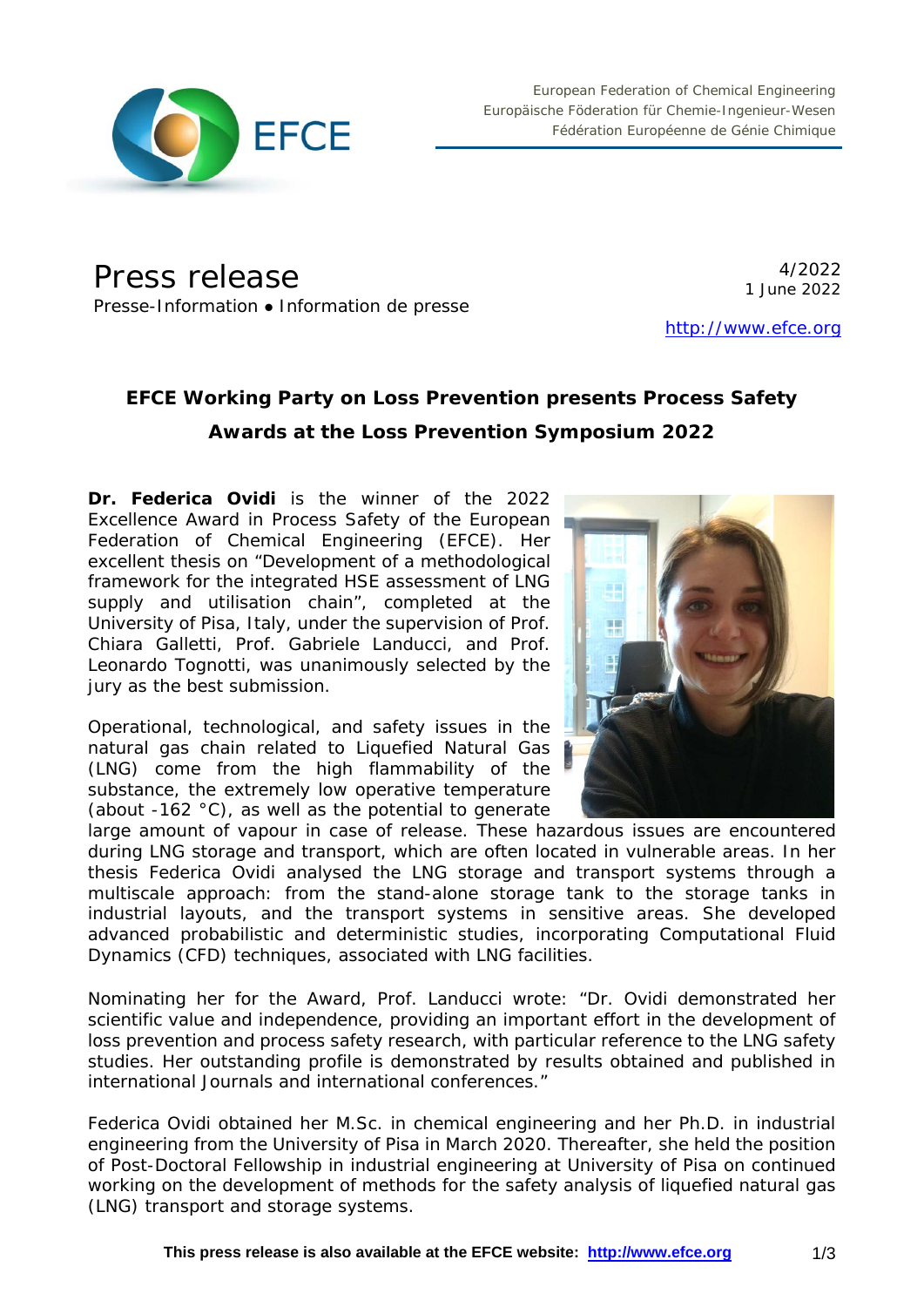Her academic research focused on the development of innovative methods for the quantitative risk assessment in process plants, in particular in the Oil and Gas sector. She joined international projects and collaborated as Visiting PhD at the TU Delft and the Leiden University (NL).

In April 2021, Dr. Ovidi joined RINA Consulting S.p.A. in the Organizational Unit "Oil & Gas Occupational Health & Safety and Permitting" as HSE Specialist and Safety Engineer. Working as HSE Engineering Specialist, she has developed experience in the field of HSE Engineering, Safety Studies according to Seveso Directive, Quantitative Risk Assessment Analysis, Hazard Identification Techniques (HAZOP, HAZID, etc.), and Consequence Assessment.

The 2022 Excellence Award in Process Safety is generously sponsored by **Aspen Oss B.V.**



The award will be presented to Federica Ovidi on 7 June 2022 at 17th International Symposium on Loss Prevention and Safety Promotion in the Process Industries which will be held online and in Prague, Czech Republic, on 5-8 June 2022.

Secondly, on the occasion of the 17th International Symposium on Loss Prevention and Safety Promotion in the Process Industries, the EFCE Working Party on Loss Prevention and VSB – Technical University of Ostrava, Faculty of Safety Engineering are pleased to present the **EFCE Loss Prevention Symposium Award 2022** to **Professor Adam Markowski** in recognition of his outstanding and long-life contribution to the advancement of process safety in thinking, education and training, and the practical application of process and plant safety.

**Fnds** 

### **Related links**

EFCE media centre [\(http://www.efce.info/News\)](http://www.efce.info/News)

EFCE Working Party on Loss Prevention [\(https://www.lossprevention-wp.eu/\)](https://www.lossprevention-wp.eu/)

17th International Symposium on Loss Prevention and Safety Promotion in the Process Industries [\(http://www.lossprevention2022.org\)](http://www.lossprevention2022.org/)

### **Notes to media**

For further information, please contact:

Claudia Flavell-While tel: +44 (0)1788 534422 email: [Claudia@icheme.org](mailto:Claudia@icheme.org)